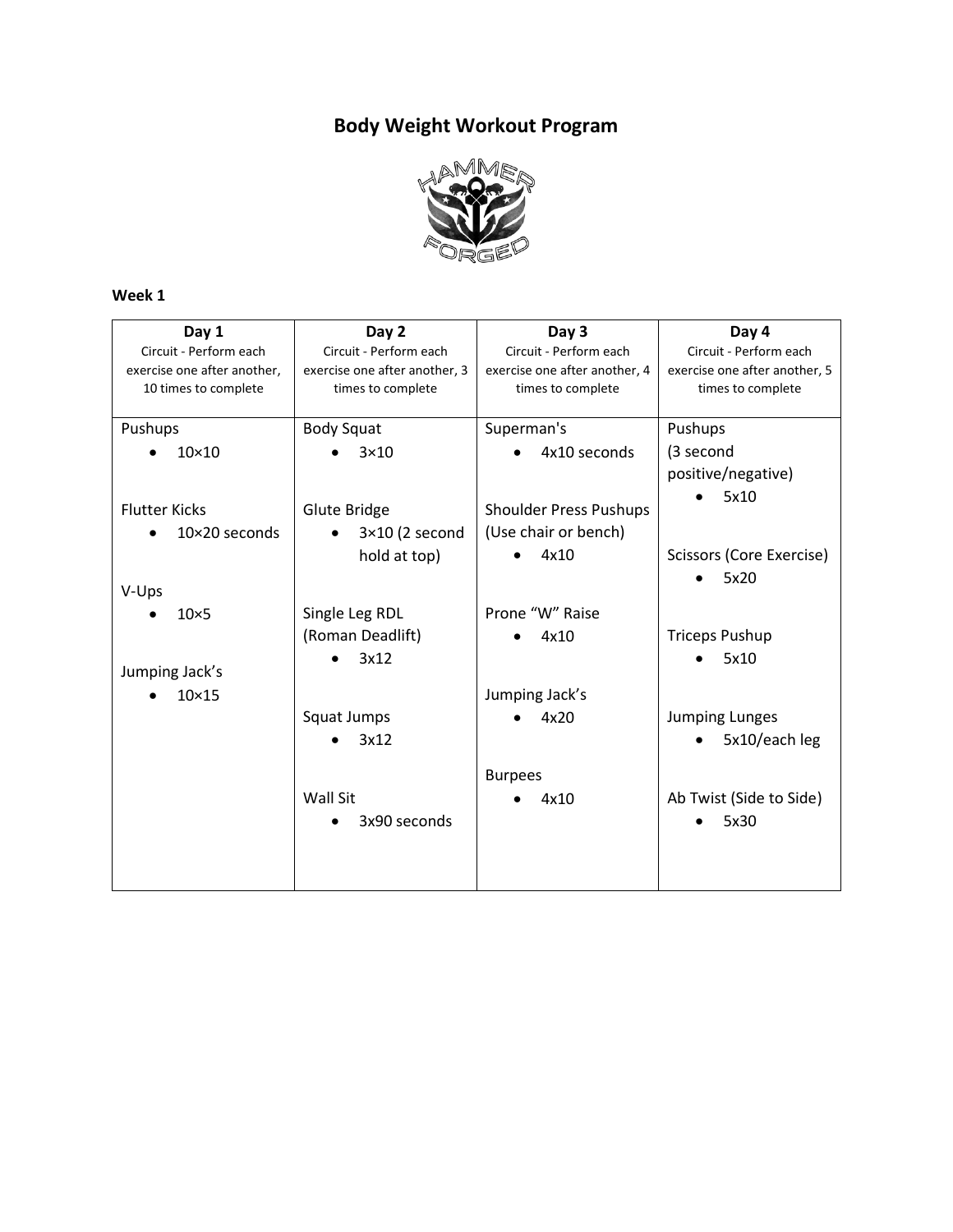#### **Week 2**

| Day 1                         | Day 2                     | Day 3                         | Day 4                     |
|-------------------------------|---------------------------|-------------------------------|---------------------------|
| Complete workout straight     | Complete workout straight | Complete workout straight     | Complete workout straight |
| through. Breakup into sets if | through, no circuits. 30  | through, no circuits. 30      | through, no circuits. 30  |
| needed. Scale down reps if    | seconds rest between sets | seconds rest between sets     | seconds rest between sets |
| needed.                       |                           |                               |                           |
|                               | Lunge Twist (Twist to     | <b>Bird Dogs</b>              | Knee Tuck Jumps           |
| Jump rope or Jumping          | side with leg forward)    | 2x10/ea side                  | 4x15                      |
| Jack's • 2 minutes            | 4x10/each leg             |                               |                           |
| 75 Pushups                    |                           |                               |                           |
| 50 Sit-ups                    |                           | Dive Bomber Pushups           | Ab Rock n' Roll to Plank  |
| Jump rope or Jumping          | <b>Bear Crawl</b>         | 2x15                          | 3x10                      |
| Jack's • 2 minutes            | 4x50ft/forward            |                               |                           |
| 50 Pushups                    | + reverse                 | Prone "W" Raise               | <b>Glute Bridge</b>       |
| 100 Sit-ups                   |                           | 2x15 (2 sec                   | 3x20                      |
| Jump rope or Jumping          |                           |                               |                           |
| Jack's • 2 minutes            | Side Lunges               | hold at top)                  |                           |
| 30 Pushups                    | 3x15/each leg             |                               | <b>Burpees</b>            |
| 150 Sit-ups                   |                           | <b>Shoulder Press Pushups</b> | 4x15                      |
| Jump rope or Jumping          | <b>Burpees</b>            | 2x12                          |                           |
| Jack's • 2 minutes            | 3x20                      |                               |                           |
|                               |                           |                               | Single Leg RDL's          |
|                               |                           | <b>Triceps Pushup</b>         | (3 sec negative)          |
|                               | Squat Walk (Slow          | (3 second positive)           | 3x15                      |
|                               | Steps)                    | 2x12                          |                           |
|                               | 3x50ft forward            |                               |                           |
|                               | + reverse                 |                               |                           |
|                               |                           |                               |                           |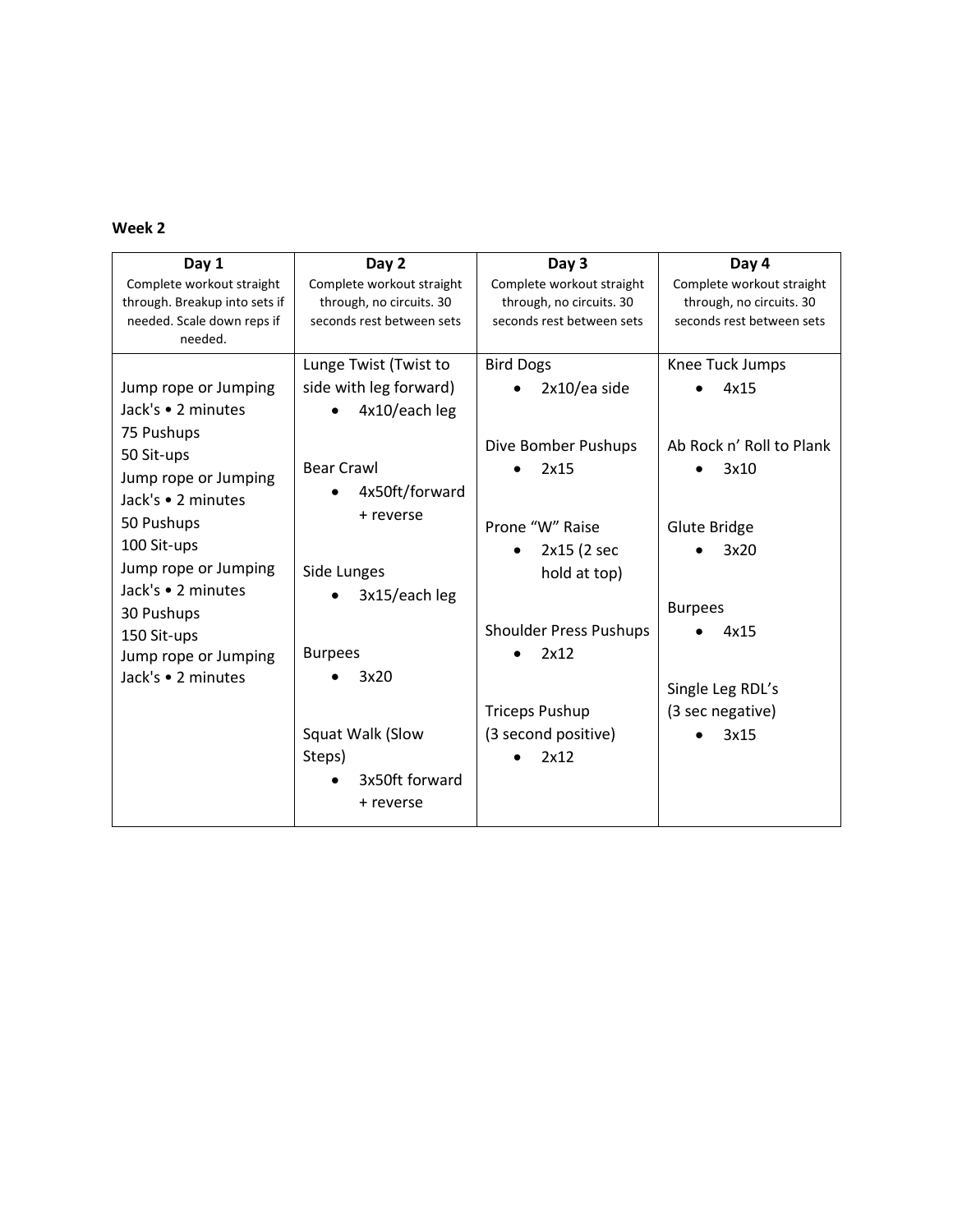# **Week 3**

| Day 1                         | Day 2                         | Day 3                         | Day 4                     |
|-------------------------------|-------------------------------|-------------------------------|---------------------------|
| Circuit - Perform each        | Complete workout straight     | Circuit - Perform each        | Complete workout straight |
| exercise one after another, 3 | through, no circuits. 30      | exercise one after another, 3 | through, no circuits. 30  |
| times to complete             | seconds rest between sets     | times to complete             | seconds rest between sets |
|                               |                               |                               |                           |
| High Skip Jumps in            | Dive Bomber Pushups           | Scissors (Core Exercise)      | Step Ups (Use chair or    |
| Place                         | 2x10                          | 3x25                          | bench)                    |
| 3x15/ea side                  |                               |                               | 3x20/ea side              |
|                               | Plate Press Out (Use a        | Ab Twist (Side to Side)       |                           |
| <b>Bird Dogs</b>              | hardcover book or             | 3x40                          | Single Leg RDL's          |
| 3x15/ea side                  | squeeze palms                 |                               | 2x20/ea side              |
|                               | together)                     | Ab Rock n' Roll to Plank      |                           |
|                               | 3x15                          | 3x10                          | Wall Sit                  |
| <b>Dirty Dogs</b>             |                               |                               | 2x90 seconds              |
| 3x15/ea side                  | <b>Elbow to Hand Planks</b>   | Plank Knee Tuck to            |                           |
|                               | 3x12                          | Elbow                         | Half Rep Body Squat       |
|                               |                               | (Left knee to left            | 2x30                      |
| Lunge Twist                   | <b>Shoulder Press Pushups</b> | elbow, right knee to          | (15 bottom half/15        |
| 3x15/ea side                  | (5 sec negative)              | right elbow)                  | top half)                 |
|                               | 2x10                          | 3x10/ea                       |                           |
| <b>Burpees</b>                |                               |                               | Side Lunge                |
| 3x15                          | Prone "W" Raises              | Leg Raise Up n' Over          | 3x12/ea side              |
|                               | 5x5                           | (Use water bottle as          |                           |
|                               |                               | "Up n' Over" obstacle)        |                           |
|                               |                               | 3x20                          |                           |
|                               |                               |                               |                           |
|                               |                               |                               |                           |